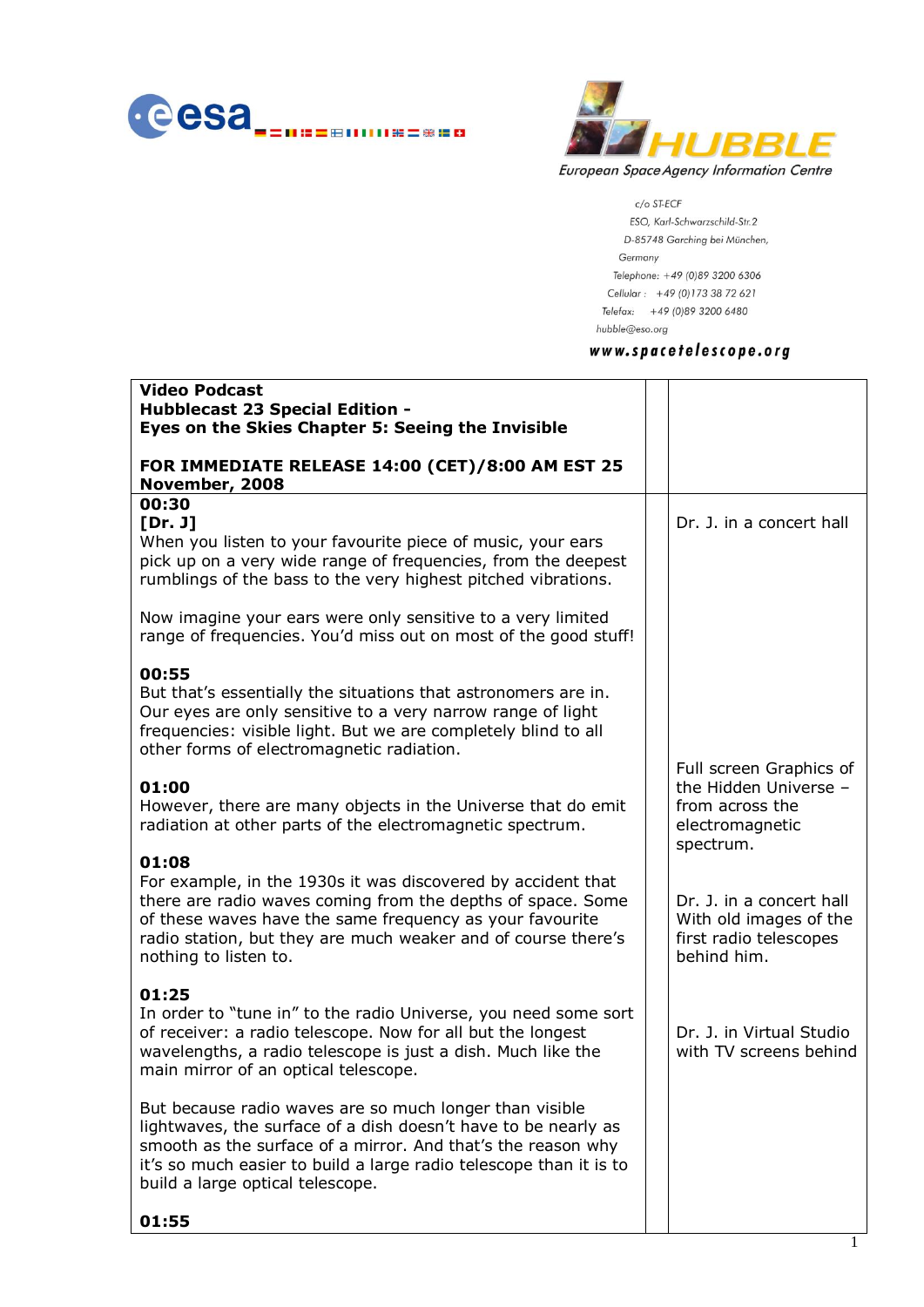Also, at radio wavelengths, it is much easier to do interferometry. That is, to increase the level of detail that can be seen by combining the light from two separate telescopes, as if they were part of a single, giant dish.

The Very Large Array in New Mexico, for example, consists of 27 separate antennas, each measuring 25 metres across. Now each antenna can be moved around individually, and in its most extended configuration, the virtual dish mimicked by the array measures 36 kilometres across.

## **02:29**

So what does the Universe look like in the radio? Well, for a start our Sun shines very brightly at radio wavelengths. So does the centre of our Milky Way Galaxy. But there's more.

## **02:41**

Pulsars are very dense stellar corpses that emit radio waves only into a very narrow beam. In addition, they rotate at speeds of up to several hundred revolutions per second. So in effect, a pulsar looks like a rotating radio lighthouse. And what we see from them is a very regular and fast sequence of very short radio pulses. Hence the name.

# **03:05**

The radio source known as Cassiopeia A is in fact the remnant of a supernova that exploded in the 17th century.

### **03:12**

Centaurus A, Cygnus A and Virgo A are all giant galaxies that pour out huge amounts of radio waves. Each galaxy is powered by a massive black hole at its centre.

### **03:24**

Some of these radio galaxies and quasars are so powerful that their signals can still be detected from a distance of 10 billion light-years.

And then there's the faint, relatively short-wavelength radio hiss that fills the entire Universe. This is known as the cosmic microwave background, and it is the echo of the Big Bang. The very afterglow of the hot beginnings of the Universe.

Footage of Very Large Array (full screen, Dr. J. not in view anymore).

### Videos behind Dr. J.







### Radio image of Cas A





Dr. J. in Virtual Studio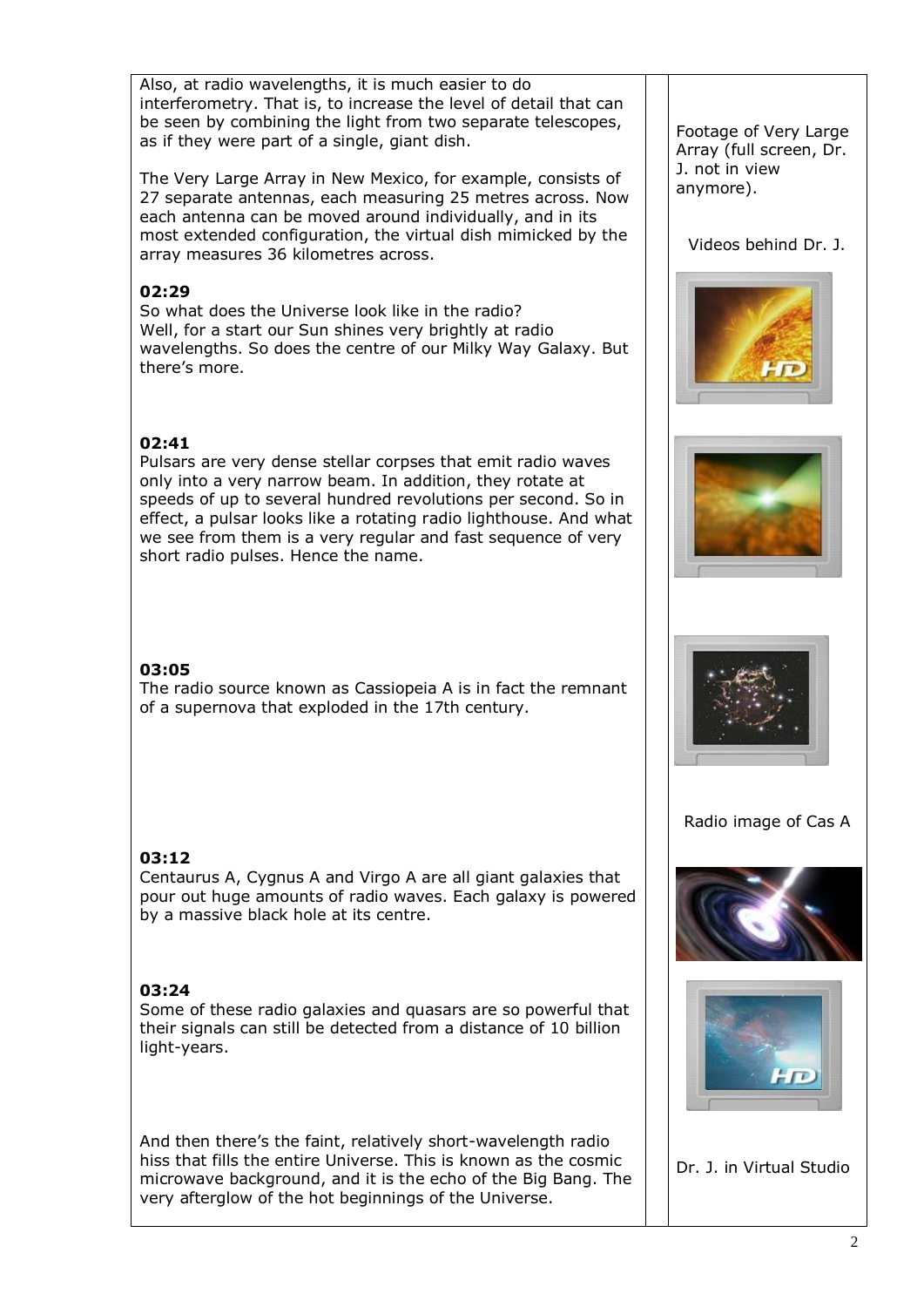| 03:50<br>[Narrator]<br>Each and every part of the spectrum has its own story to tell.<br>At millimetre and submillimetre wavelengths, astronomers<br>study the formation of galaxies in the early Universe, and the<br>origin of stars and planets in our own Milky Way.<br>But most of this radiation is blocked by water vapour in our                                                                                                        | Animation of<br>electromagnetic<br>spectrum (from Hidden<br>Universe). Show how<br>certain wavelengths<br>are blocked by the<br>atmosphere. |
|-------------------------------------------------------------------------------------------------------------------------------------------------------------------------------------------------------------------------------------------------------------------------------------------------------------------------------------------------------------------------------------------------------------------------------------------------|---------------------------------------------------------------------------------------------------------------------------------------------|
| atmosphere. To observe it, you need to go high and dry                                                                                                                                                                                                                                                                                                                                                                                          |                                                                                                                                             |
| 04:12<br>To Llano de Chajnantor, for example. At five kilometres above<br>sea level, this surrealistic plateau in northern Chile is the<br>construction site of ALMA: the Atacama Large Millimeter Array.                                                                                                                                                                                                                                       | Footage of Chajnantor.                                                                                                                      |
| When completed in 2014, ALMA will be the largest<br>astronomical observatory ever built.<br>64 antennas each weighing 100 tonnes, will work in unison.<br>Giant trucks will spread them out over an area as large as<br>London to increase the detail of the image, or bring them close<br>together to provide a wider view. Each move will be made with<br>millimetre precision.                                                               |                                                                                                                                             |
|                                                                                                                                                                                                                                                                                                                                                                                                                                                 |                                                                                                                                             |
| 04:52<br>[Dr. J]<br>Many objects in the Universe also glow in the infrared.<br>Discovered by William Herschel, infrared radiation is often also<br>called "heat radiation" because it is emitted by all relatively<br>warm objects, including humans.                                                                                                                                                                                           | Dr. J. in virtual<br>studio with infrared<br>images of the universe<br>in the background                                                    |
| You may be more familiar with infrared radiation than you<br>think. Because on Earth, this kind of radiation is used by night<br>vision goggles and cameras.                                                                                                                                                                                                                                                                                    | Dr. J. shown in<br>infrared                                                                                                                 |
| 05:19<br>But to detect the faint infrared glow from distant objects,<br>astronomers need very sensitive detectors, cooled down to just<br>a few degrees above absolute zero, in order to suppress their<br>own heat radiation.                                                                                                                                                                                                                  | Cryogenically cooled<br>detector.                                                                                                           |
| 05:34<br>Today, most big optical telescopes are also equipped with<br>infrared cameras. They allow you to see right through a cosmic<br>dust cloud, revealing the newborn stars inside, something that<br>just cannot be seen in the optical.                                                                                                                                                                                                   | Dr. J. in virtual studio                                                                                                                    |
| For example, take this optical image of the famous stellar<br>nursery in Orion. But look how different it is when seen<br>through the eyes of an infrared camera!                                                                                                                                                                                                                                                                               | M42 image; crossfade<br>to infrared image                                                                                                   |
| 05:59<br>Being able to see in the infrared is also very helpful when<br>studying the most distant galaxies. The newborn stars in a<br>young galaxy shine very brightly in the ultraviolet. But then<br>this ultraviolet light has to travel for billions of years across the<br>expanding Universe. The expansion stretches the lightwaves so<br>that when they are received by us, they've been shifted all the<br>way into the near-infrared. | Pan across infrared<br>deep field image.                                                                                                    |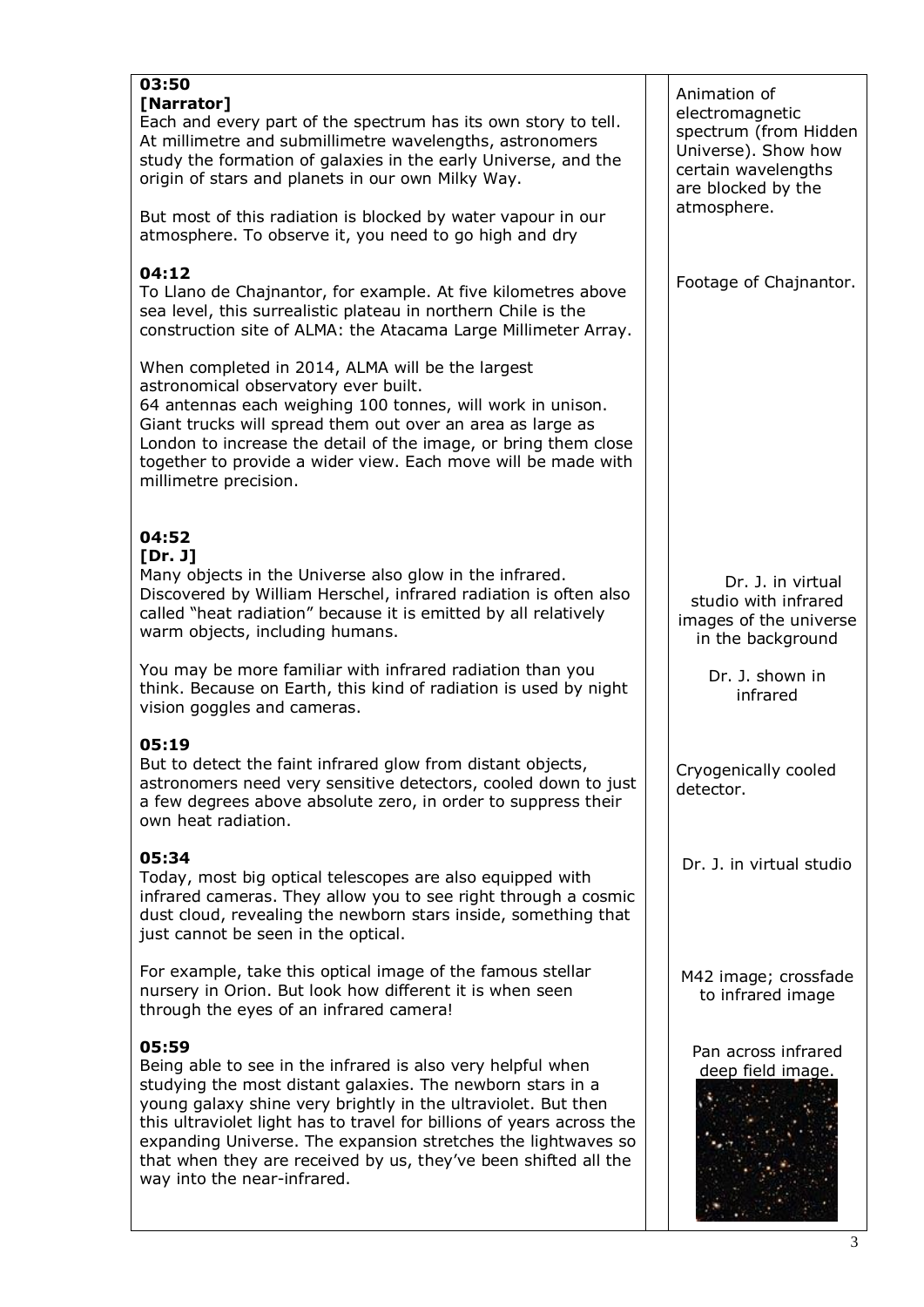#### **06:25 [Narrator]**

This stylish instrument is the MAGIC telescope on La Palma. It searches the sky for cosmic gamma rays, the most energetic form of radiation in Nature.

Lucky for us, the lethal gamma rays are blocked by the Earth's atmosphere. But they do leave behind footprints for astronomers to study. After hitting the atmosphere, they produce cascades of energetic particles. These, in turn, cause a faint glow that MAGIC can see.

### **06:55**

And here's the Pierre Auger Observatory in Argentina. It doesn't even look like a telescope. Pierre Auger consists of 1600 detectors, spread over 3000 square kilometres. They catch the particle fallout of cosmic rays from distant supernovas and black holes.

# **07:16**

And what about neutrino detectors, built in deep mines or beneath the surface of the ocean, or in the Antarctic ice. Could you call those telescopes?

Well, why not? After all, they do observe the Universe, even if they don't capture data from the electromagnetic spectrum.

## **07:35**

Neutrinos are elusive particles that are produced in the Sun and supernova explosions. They were even produced in the Big Bang itself.

Unlike other elementary particles, neutrinos can pass through regular matter, travel near the speed of light and have no electric charge.

Although these particles may be difficult to study, they are plentiful. Each second more than 50 trillion electron neutrinos from the Sun pass through you.

# **08:05**

Finally, astronomers and physicists have joined forces to build gravitational wave detectors. These "telescopes" do not observe radiation or catch particles. Instead, they measure tiny ripples in the very structure of space-time – a concept predicted by Albert Einstein's theory of relativity.

#### Footage of MAGIC telescope on La Palma